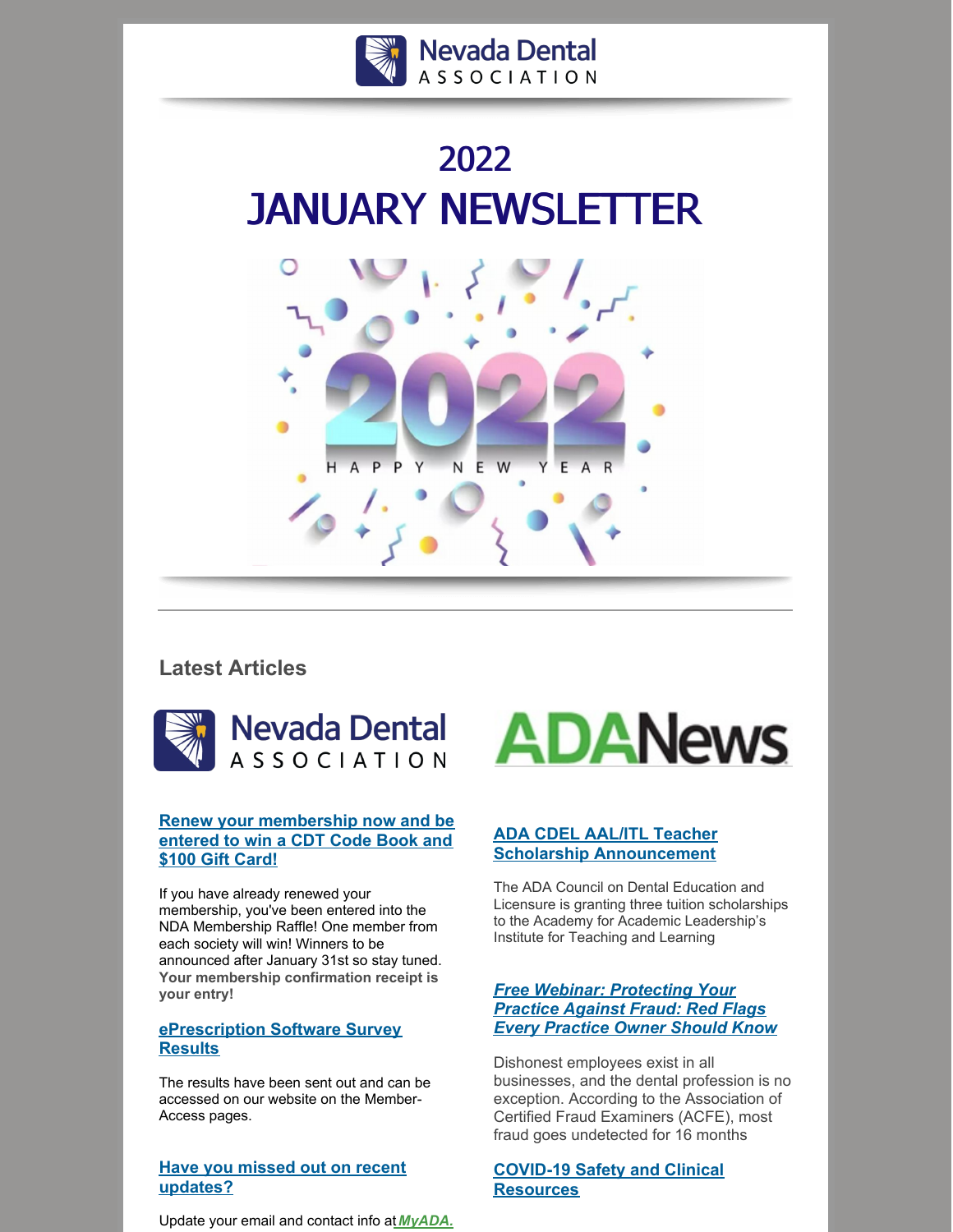#### **More NDA [Legislative](https://www.nvda.org/advocacy/member) Updates**

Members have access to all the latest news on legislative issues, tools, templates, and guides. *Need Help [Logging](https://www.nvda.org/membership/help) In?*



# **Member Highlight**

"After leaving my residency, organized dentistry has provided an excellent source of continuing education and a forum to reconnect with old friends or to meet new friends, leaders, future leaders and role models of our profession."

James Garol, DDS, MSD

### **Background**

I was born in Los Angeles, California and grew up in Tulsa, Oklahoma. Our family enjoyed nearby hunting, fishing, and camping. My father was an aerospace chemical engineer, my mother was a fulltime mom, and my older brother was also an orthodontist who practiced in West Los Angeles.

After moving back to Los Angeles, I was an undergraduate student at UCLA and later graduated from the UCLA School of Dentistry. Following dental school I served as a dental officer at the in US Naval Hospital in Yokosuka, Japan. There I met my future wife, Barbara, through a good friend and navy dental colleague. Barbara and I enjoyed traveling in Japan and Hong Kong. After completing my orthodontic residency in Seattle, we were married in 1977 in Traverse City, Michigan.

We have four children; all UNR graduates and three of which live in Reno.

Nic is an OB/GYN, Ben is an anesthesiologist, Whitney is a pediatric dentist, and Alexa is a physician's assistant in Pleasanton, CA.

We have six grandchildren, all under the

### **Activities Outside of Dentistry**

For many years Barbara and I have had the opportunity to support local charities, youth activities, and the Rotary Foundation through the Reno Central Rotary Club. We enjoy traveling and family.

I also enjoy the outdoors, aviation, and watching sports. As for hobbies, years ago I became an instrument rated, commercial and instructor pilot.

### **Organized Dentistry**

I know I am not alone when I say the value of the ADA, NDA, and NNDS is beyond measure. After leaving my residency, organized dentistry has provided an excellent source of continuing education and a forum to reconnect with old friends or to meet new friends, leaders, future leaders and role models of our profession.

For the newer members, don't wait to be asked, the NDA and local dental societies are always looking and happy to welcome new ideas and members interested in making a difference. The personal growth, satisfaction and enduring friendships will last a lifetime. I cannot imagine practicing without the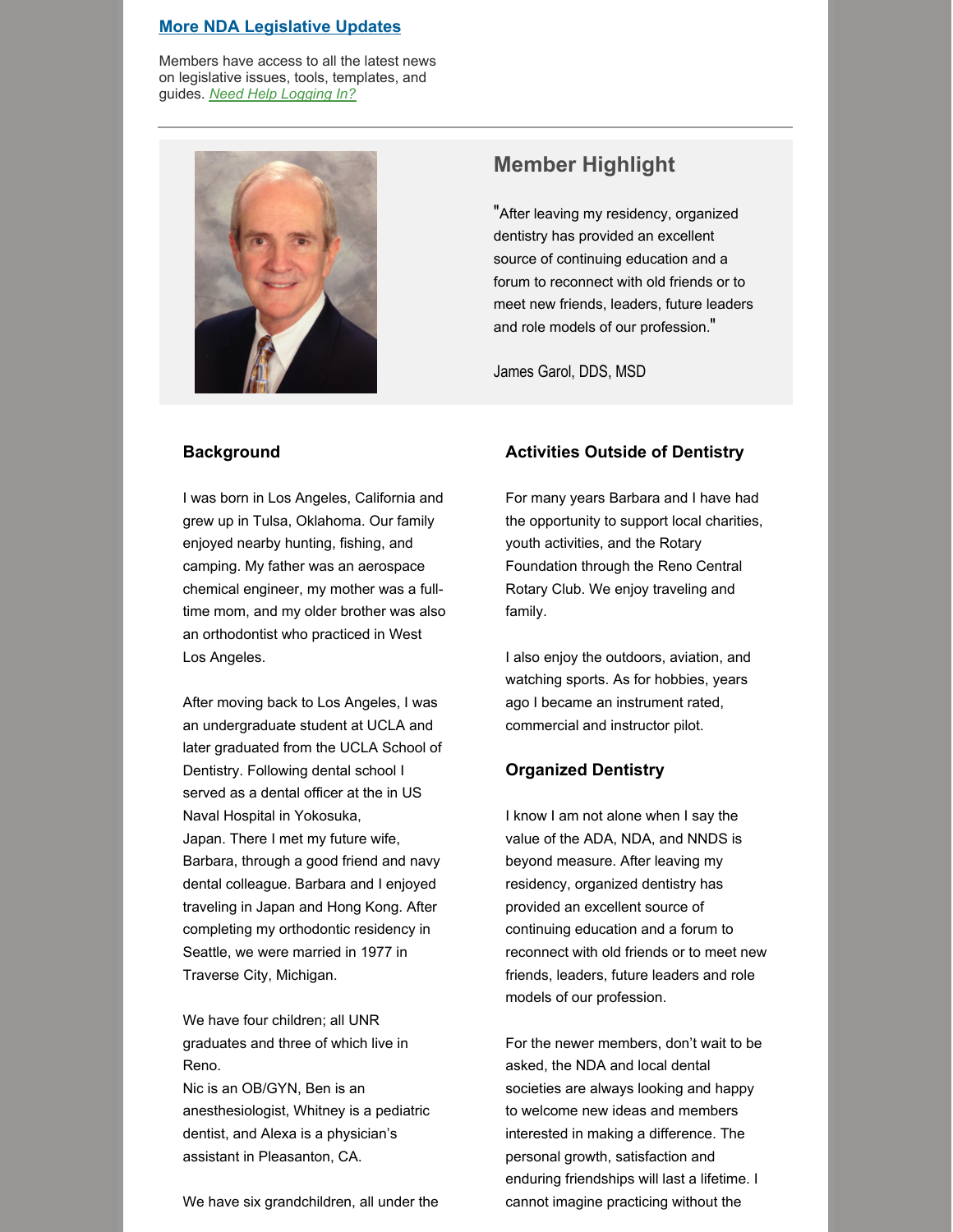age of eight. As luck would have it, Nic, on call at the time, delivered his own niece, Charlotte.

# **Professional Activities**

I was honored to serve on the board and as program chair for the Northern Nevada Dental Society, and as president of the Nevada State Society of Orthodontists.

In addition to membership in the ADA, I am a member of the AAO and served as president of the Northern California component of the Edward H. Angle Society of Orthodontists. I am certified by the American Board of Orthodontists and currently have the privilege of serving as an ABO examiner. I also volunteer as an orthodontic consultant for the cleft palate team at the UNR School of Medicine.

support of the ADA, NDA, and NNDS.

### **Dinner With One Famous Person**

Among the famous people, I would like to have to opportunity to have dinner with in addition to George Washington and Abraham Lincoln, I would have to list Albert Einstein, Thomas Edison, George Patton, Neil Armstrong and Steve Jobs.

It is hard to narrow it down to just one famous person but I guess it would be Thomas Edison for me. He was truly on the cutting edge of the technology of the day for his entire adult lifetime. He literally had thousands of patents and hundreds of inventions. I would like to ask him where he thought future technology would be a hundred years from now.

#### *[More](https://www.nvda.org/advocacy/publications/monthly-newsletter-articles)*

# **Final Thought**

I once heard someone say, you know you lived life well if you can look back and say, "My only regret is that I can't do it all over again".



1st 100 Membership Renewals Raffle Winners

# **Local Society 1st 100 Renewals Raffle Winners**

- **Dr. Clayton Neilson - NENDS**
- **Dr. Justine Dupanovic - NNDS**
- **Dr. Monica Ponce - SNDS**



Your support helps dentists strengthen the voice of dentistry in Nevada. Members can contribute to the NDAPAC when renewing membership or separate from membership dues using our online form. By supporting candidates who are committed to our profession, NDAPAC is the most valuable tool we have to accomplish our goals and ensure continued growth and success.

#### **[Contribute](https://www.nvda.org/advocacy/ndapac)**

#### **Mark your calendar for 2022 Lobby Day Mar [20th-21st](https://www.ada.org/advocacy/advocacy-dentist-and-student-lobby-day)**

Explore current issues and stay informed.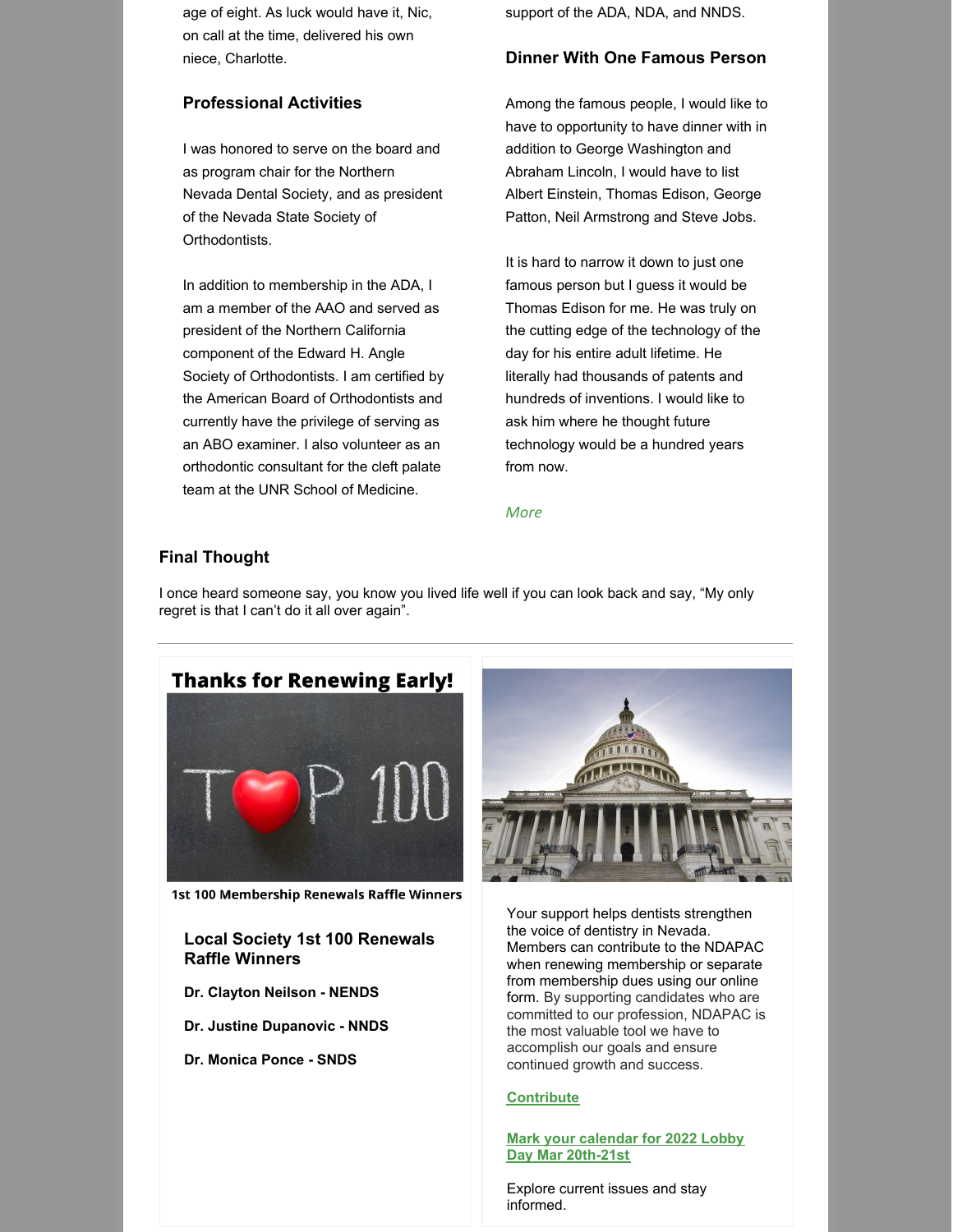# **New Dentists Resources**

# **Members can effect change for better nationwide**

"Although serving patients is my top priority, so much more goes into the practice of dentistry. The ADA is there to serve as our advocate to ensure dentists and dental students like me can focus on our patients, practices and communities. I am proud to stand with them and make my voice heard as a student advocate for our profession." - Dr. Abby Halpern, ADA Legislative Action Center *[More](https://actioncenter.ada.org/)*

### **Volunteer as a test [constructor](https://www.ada.org/education/testing/volunteer-test-constructor)**

Your valuable knowledge and expertise can contribute to the continued excellence of your profession. *[More](https://www.ada.org/education/testing/volunteer-test-constructor)*

## **Advocating for new dentists facing significant [educational](https://www.ada.org/advocacy/student-debt) debt**

The ADA is working with lawmakers, education leaders, dental students and others to mitigate the alarming levels of educational debt that new dentists face after graduating from dental school. *[More](https://www.ada.org/advocacy/student-debt)*



*It's a new day for dentistry and there's a place for you in it.*

# **[Postdoctoral](https://www.ada.org/resources/students/postdoctoral-education-programs) resources**

Explore resources for choosing a graduate or postdoctoral program.

# **New [Dentist](https://www.ada.org/publications/new-dentist-news) News**

Providing the latest news and stories that are specifically relevant to our new dentists.

# **More New Dentists [Resources](https://www.ada.org/resources/practice)**

Expertly curated collection of tools, resources and information to help you grow and manage a successful dental practice.

# **Member Benefits Highlights**



**Association Health Plans** Now more than ever, there is value and comfort in knowing you and your family have access to quality, comprehensive health care – Prominence can help.



#### **NDA Community Contributions**

The Nevada Dental Association (NDA) is excited to have its members submit content with us for sharing on our social media pages, website, newsletter, press releases, and more.



### **TDSC**

When you buy from TDSC, you are joining a collective of visionary dental professionals who believe the profession should be shaped by those who practice it.